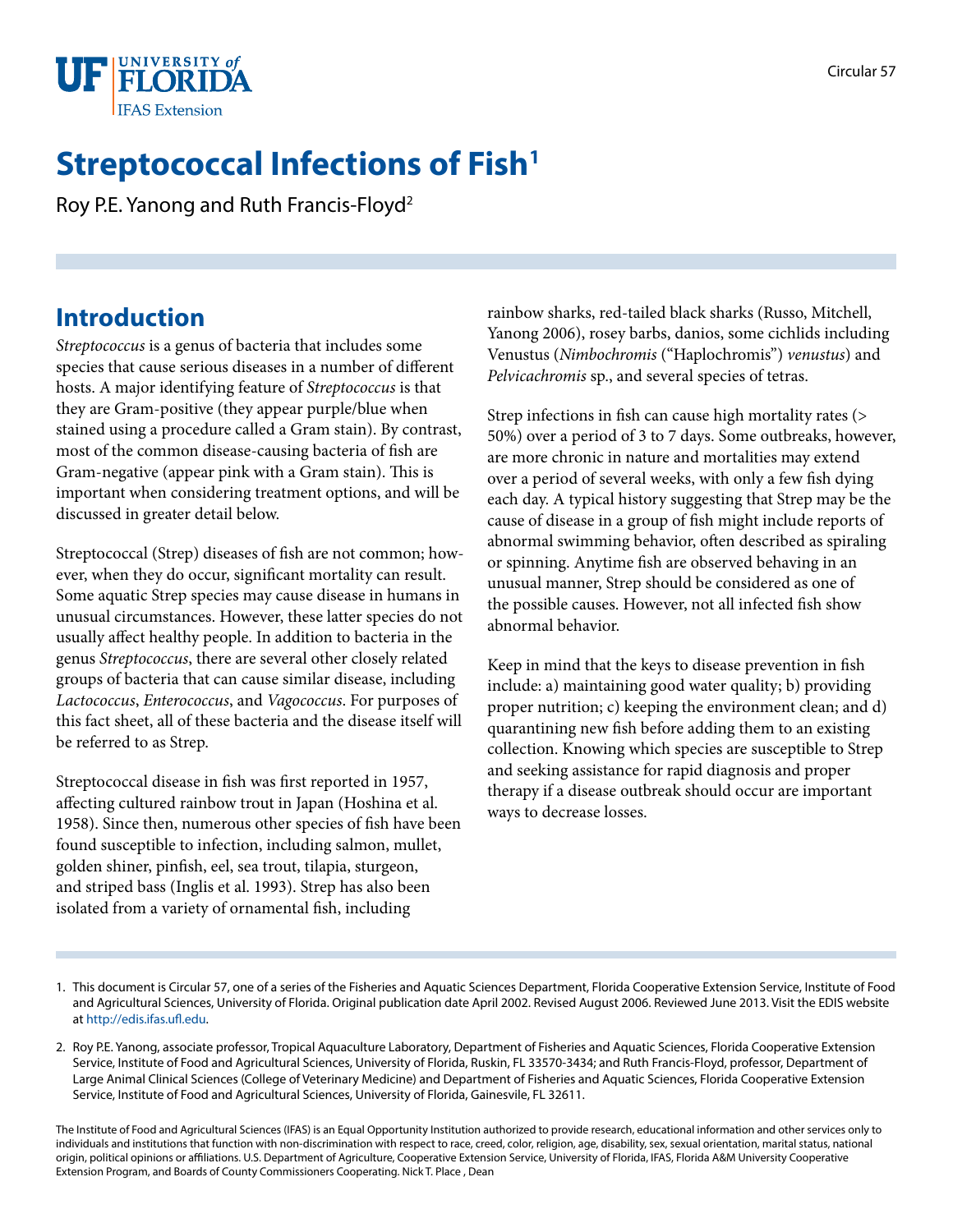## **Streptococcal Disease in Fish Factors Contributing to Disease**

Most infectious diseases of fish are opportunistic. This means that the simple presence of the pathogen in the environment of the fish is inadequate to cause a disease outbreak. Other factors usually come into play such that either the pathogen has an advantage over the host or the immune system of the host is compromised in some way, increasing its susceptibility to the pathogen. This phenomenon is often precipitated by "stress," and it is discussed in greater detail in IFAS Circular 919, Stress - Its Role in Fish Diseases. Stress often plays a significant role in outbreaks of infectious disease in fish populations. Some stressors that have been associated with Strep outbreaks include high water temperatures (e.g., during the summer), high stocking densities, harvesting or handling, and poor water quality, such as high ammonia or nitrite concentrations.

Bacteria that cause disease in fish are often categorized based upon their perceived or documented virulence (ability to cause disease); however, these are inexact characterizations. In reality, individual bacterial strains often differ in their virulence, and many bacteria fall somewhere within a wide spectrum of virulence, with true opportunists being the least virulent and primary pathogens being considered the most virulent. For example, the most common bacterial pathogen in freshwater fish, *Aeromonas hydrophila*, is considered a truly opportunistic pathogen, because it is relatively common in the aquaculture environment (hence, the term "environmental bacteria") and typically does not cause disease in healthy, well-maintained fish populations.

Strep, on the other hand, does not seem to be a truly opportunistic pathogen, as it can be more aggressive than many other environmental bacteria. In one experimental study (Ferguson et al. 1994), populations of zebra danios and white cloud mountain minnows exposed to high concentrations of Strep in the water experienced 100% mortality within 2-4 days of exposure. Consequently, it is important that infections be quickly identified and managed to prevent major losses.

### **Clinical (Observable) Signs**

Affected fish may exhibit one or more of the following clinical signs, depending upon the species: erratic swimming (such as spiraling or spinning); loss of buoyancy control; lethargy; darkening; uni- or bilateral exophthalmia ("popeye" in one or both eyes); corneal opacity (whitish eyes); hemorrhages (Figure 1) in or around the eye, the gill plate, base of the fins, vent/anus, or elsewhere on the body; ascites



Figure 1. Bloody areas caused by a Strep infection are visible on the underside, along the side, and at the edge of the tail fin of this juvenile sturgeon.

#### Credits: Ruth Francis-Floyd; University of Florida

(i.e., distended abdomen/dropsy/bloating); and ulcerations. In some cases, the fish may show no obvious signs before death.

Of the signs listed above, hemorrhage, pop-eye, spinning, and rapidly progressing mortalities are among the most frequent observations.

#### **Necropsy (Internal) Findings**

Internal examination may reveal the presence of bloodtinged fluid in the body cavity, an enlarged reddened spleen, pale liver, as well as inflammation around the heart and kidney. Many Streps infect the brain and nervous system of fish, explaining the erratic swimming frequently observed in infected fish.

#### **Diagnosis and Treatment**

Most common opportunistic fish bacteria, when viewed with a microscope at high power, appear pink after a procedure known as Gram staining. These pink-staining bacteria as a group are called Gram-negative. Most of these are also rod-shaped. By contrast, Streps appear purple/ blue after Gram staining; purple/blue-staining bacteria as a group are considered Gram-positive. Streps are also typically more spherical or oval in shape (coccus meaning ball- or sphere-shaped).

A tentative diagnosis of Strep can be made from the history and clinical signs, necropsy findings, and identification of Gram-positive bacteria from stains of impressions (produced by blotting sections of fresh tissues onto a glass slide) from the brain, spleen, kidney, or liver. Strep should be highly suspected if fish exhibit abnormal swimming behavior, pop-eye, hemorrhages, and rapid and severe mortalities, and Gram-positive cocci are found in brain, kidney, and/or other organs.

A confirmed diagnosis requires culture of internal organs, especially the brain and kidney, followed by identification of the bacterium. Blood agar is the medium of choice for growing Strep. Identification is important for determining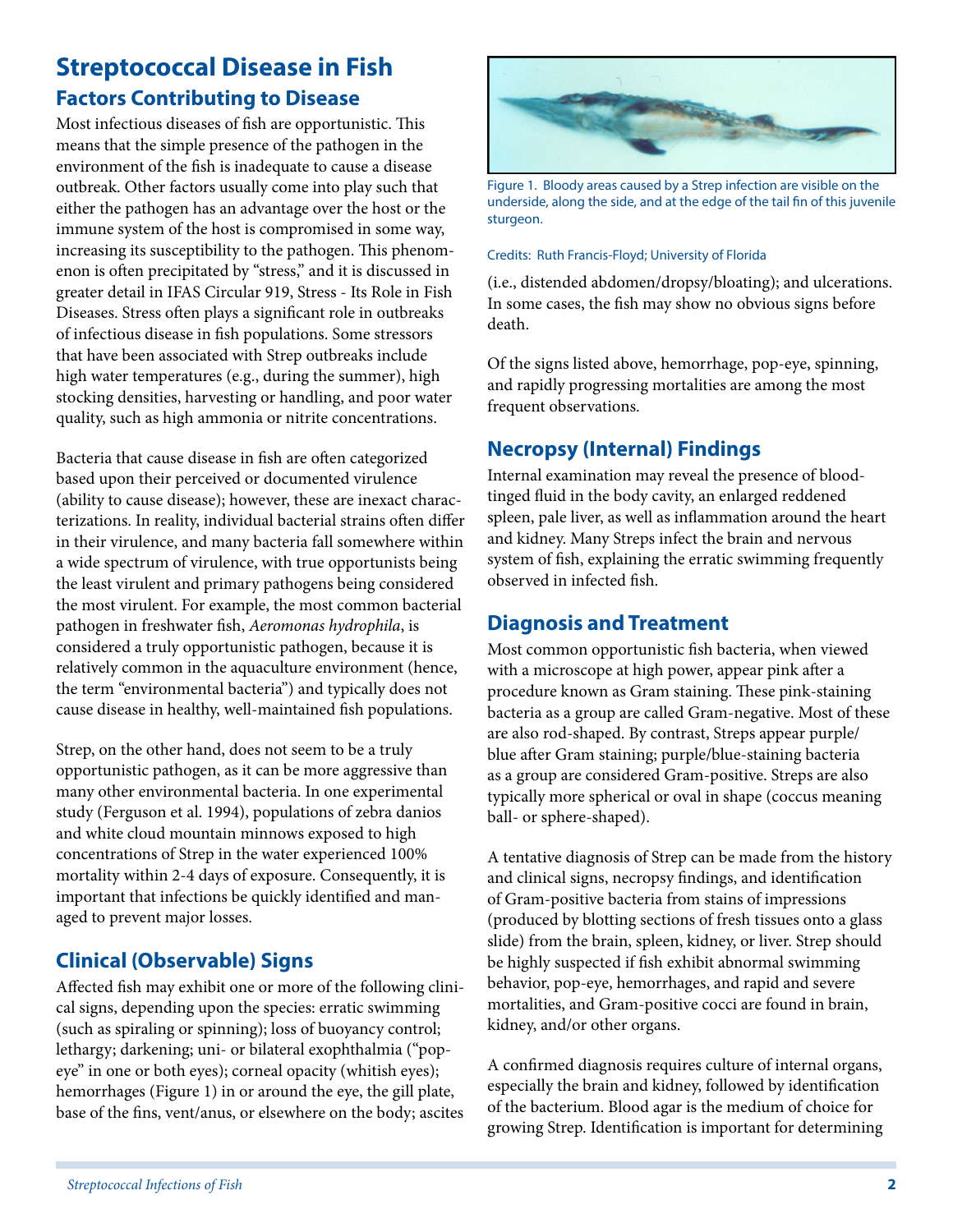treatment options. There are a variety of commonly used antibiotics that generally work best against Gram-negative bacteria, and others that work best against Gram-positive bacteria, including Strep.

Ideally, after the bacterium has been identified from a sick fish, a sensitivity test should be conducted to select the most effective antibiotic to use. Typically, Gram-positive bacteria, including Strep, are susceptible to erythromycin. One oral dosage rate that has proven effective in the field is 1.5 grams of erythromycin per pound of food, fed for 10 to 14 days. Amoxicillin has also been shown to be effective against Strep in experimentally infected tilapia and sunshine bass at an oral dosage rate of 80 mg/kg body weight  $(= 3.6)$ grams per pound of food) fed for 8 to 12 days (Darwish and Ismaiel 2003; Darwish and Hobbs 2005). However, sensitivity testing will confirm whether or not one of these is the antibiotic of choice when an outbreak is in progress. Consequently, the assistance of a fish health specialist or diagnostic laboratory is highly recommended. If you raise food or game fish, there are restrictions on which antibiotics can be used legally to treat these animals. Consult with a fish health specialist before attempting to treat fish with a potentially illegal drug that could result in tissue residues. A fish health specialist can also recommend the proper dosage regime for a particular antibiotic and situation.

#### **Prevention**

Prevention of disease is always preferable and more profitable than treatment of disease outbreaks. Preventive medicine programs should be designed to minimize stress (see IFAS Extension Circular 919, Stress - Its Role in Fish Diseases); maintain the best water quality possible (see IFAS Extension Circular 715, Management of Water Quality for Fish); and minimize exposure to infectious agents by following appropriate disinfection and sanitation protocols (see IFAS Extension fact sheet VM-87, Sanitation Practices for Aquaculture Facilities). Although Strep does seem to occur more frequently at warmer temperatures, it can occur at any time of the year.

Studies in marine systems in Japan (Kitao et al. 1979) indicate that Strep may be present in salt water and mud, with higher incidences in the water during summer months. This implies that, in aquaculture systems some Streps that occur naturally in the environment may become endemic (established within the farm) and cause disease on a periodic basis. As a result, Strep infections may be a cyclic, recurring problem especially during periods of high stress.

If you suspect that you have a group of fish with a Strep infection, the affected population should be isolated from all others. If possible, have dedicated equipment (nets, siphon hoses) for these fish, and be sure to follow each use with an antibacterial dip such as benzalkonium chloride or Virkon® (follow manufacturer's instructions). Strep infection can spread rapidly in a group of fish exposed to water contaminated with the bacteria. In addition, Strep can spread in a group of fish through oral routes, including cannibalism of infected fish, or through feeding of infected fish food. Remove dead fish as soon as possible to minimize oral transmission. Live or unprocessed (fresh or frozen) foods should be considered a possible source of exposure, and they should be submitted to a microbiology lab for bacterial culture when an outbreak is being investigated.

Immunostimulants added to the feed, such as beta-glucans and nucleotides, have been shown to increase survival for infected redtail black shark (ornamental fish) populations (Russo, Yanong, Mitchell 2006).

Vaccines may be useful for facilities that have continual or cyclic outbreaks of Streptococcosis. Autogenous vaccines (vaccines developed for a specific facility, targeting a specific bacteria isolated from a disease outbreak at that facility) have been shown to be effective under certain conditions. Commercial vaccines may also be available for use within the next few years.

### **Species ofthat May Cause Disease in Fish**

There are many different species of Strep that cause disease in fish. Many of these have not been fully characterized. Identification features common to Strep species that cause disease in mammals are frequently not applicable to identification of those species that cause disease in fish.

Many of the *Streptococcus* species that are pathogenic (disease causing) to fish are found naturally in the environment and may become endemic to a farm. There is not enough information available for most to determine which species or strains of Strep are more pathogenic to fish.

Examples of Strep species that have been associated with disease in fish include *Streptococcus difficilis*, isolated from fish in Israel; *S. milleri*, isolated from the kidney samples of koi observed with external ulcerations; and *S*. *parauberis*, isolated from farmed turbot in northern Spain (Austin and Austin 1999). Streptococcus iniae is another species that has been isolated from diseased fish and mammals (Austin and Austin 1999). Other Gram-positive bacteria that are closely related to Strep and which have been associated with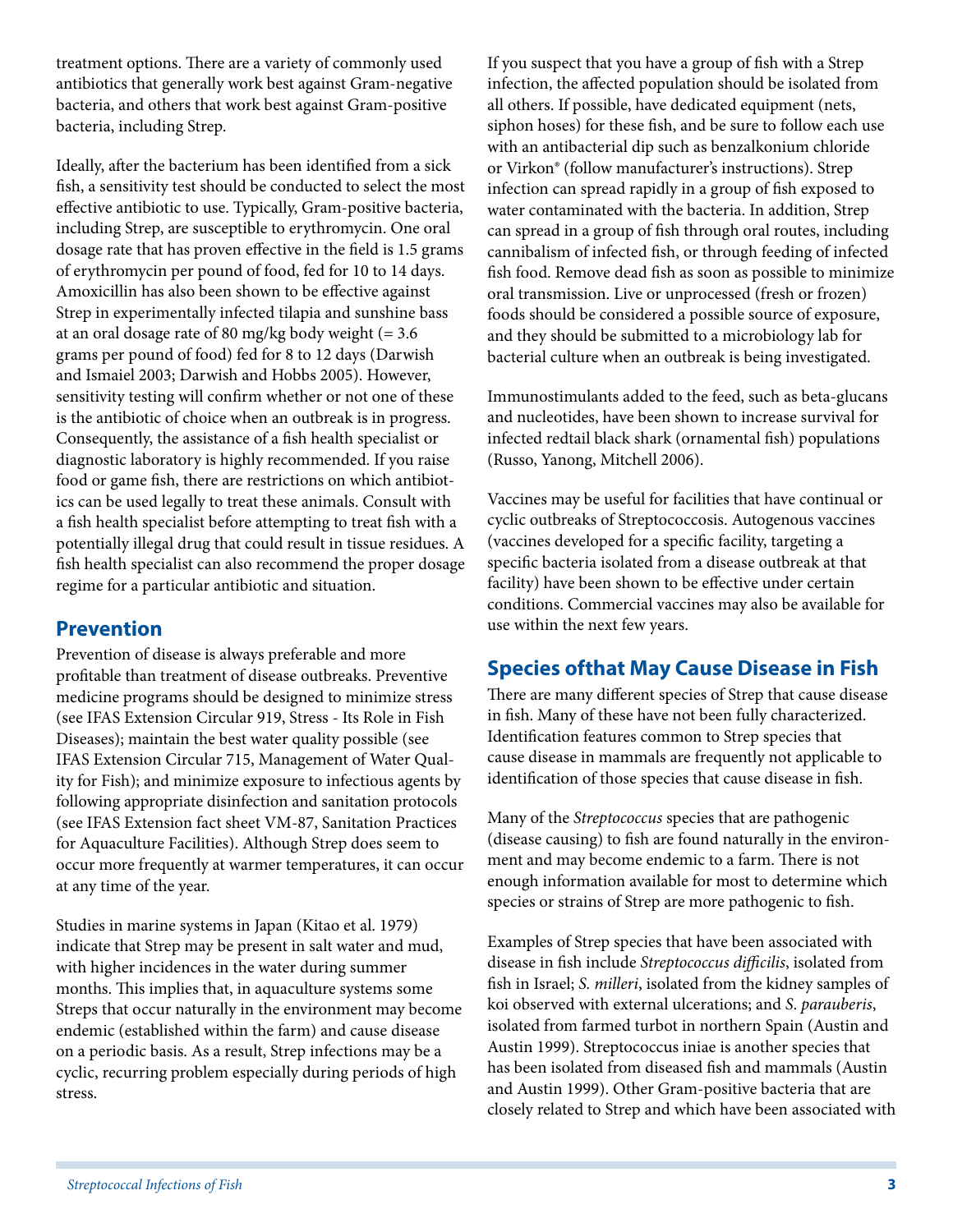disease in fish include, *Lactococcus garvieae*, isolated from diseased eels and yellowtail in Japan (Austin and Austin 1999); *L. piscium*; and *Vagococcus salmoninarum*, isolated from diseased rainbow trout.

#### **Disease in Humans**

*Streptococcus iniae* is known to cause disease in both fish and mammals, including humans (Austin and Austin 1999). *Streptococcus iniae* was first isolated from an Amazon River dolphin in the 1970s. In 1994, *S. iniae* was reported as the disease agent from an outbreak in tilapia hybrids. However, it was later determined that this Strep was identical to *S. shiloi*, first isolated from tilapia from Israel in 1984.

In 1991, the first recognized case of *S. iniae* in humans occurred in Texas (MMWR 1996). In 1994, a second case occurred in Ottawa, Canada. However, the source of infection for both cases was not determined (MMWR 1996).

In 1995, a group of Canadian doctors described Streptococcal disease in a group of older fish handlers, of whom at least four individuals had additional underlying ailments, including diabetes and/or rheumatic heart disease (Weinstein et al. 1997). They were known to have injured their hands while preparing whole raw fish, primarily tilapia, and subsequently became ill. The most common type of infection (8 of 11 patients) was cellulitis (infection of the connective tissue) of the hand, causing fever in these patients. One patient, who had other health risks (heart disease, kidney disease, diabetes, and arthritis), developed a more serious infection. All cases were treated with antibiotics and resolved.

Although humans did become ill from a Strep infection originating from the handling of diseased tilapia, it is important to note that the people in this group were older (median age 69 years). Several were in debilitated health, and thus, as a group, had compromised immune systems. Also, the majority of affected individuals became ill only following puncture wounds and/or cuts to their hands. These and other data and observations suggest that the risk of healthy humans getting Strep from diseased fish is apparently very low. Fish health experts working with tilapia producers in several states have not seen any problems resulting from farm workers handling diseased tilapia.

People who are immunocompromised are at a greater risk especially if they suffer cuts or puncture wounds, and thus these individual should follow appropriate precautions, such as wearing gloves and using antibacterial soap. Although it is important to be aware of the potential risk

posed by *S. iniae* to immunocompromised workers, information to date suggests that the risk is minimal to healthy individuals (Shoemaker and Klesius 1997).

#### **Summary**

Although not as common as other bacterial diseases, Strep infections do occur in fish, and can result in significant financial loss to the fish farmer. Streps are Gram-positive bacteria. Fish populations with Strep infections typically experience moderate to heavy losses. Because Strep frequently infects the brain, abnormal behavior, such as spinning, is often noted. Other signs include lethargy, darkening, exophthalmia ("pop-eye"), hemorrhages, ascites (dropsy/bloating), and ulcerations, although these are not necessarily specific to Strep. However, in many cases, there may be no obvious signs other than rapid mortality. Other potential causes of disease should be ruled out as part of the diagnostic process. If you suspect you may have a Strep infection in your fish, consult a fish health specialist who can isolate the bacteria from the fish, properly identify the disease-causing organism, and recommend appropriate antibiotic therapy. Vaccines and immunostimulants may become more important preventive-medicine tools against Streptococcosis in the future.

*Streptococcus iniae*, known to infect certain fish species, has caused disease in humans, including one group of people in placecountry-regionCanada who handled live tilapia. However, these people were considered much more susceptible to disease than the general population because of their advanced age and underlying health problems. Additionally, puncture wounds or cuts were required to initiate infection in this group. Normal, healthy persons are at minimal risk of acquiring this disease from sick fish.

#### **References**

Austin, B. and Austin, D.A. 1999. Third ed. Chapter 2: Characteristics of the diseases. *In* Bacterial Pathogens: Diseases of Farmed and Wild Fish. Springer-Praxis, Praxis Publishing, Ltd. Chichester, cUK. pp 13-15.

Darwish, A.M. and placeCityHobbs, M.S. 2005. Laboratory efficacy of amoxicillin for the control of *Streptococcus iniae* infection in blue tilapia. Journal of Aquatic Animal Health 17 (2): 197-202.

Darwish A.M. and Ismaiel A.A. 2003. Laboratory efficacy of amoxicillin for the control of *Streptococcus iniae* infection in sunshine bass. Journal of Aquatic Animal Health 15 (3):209-214.